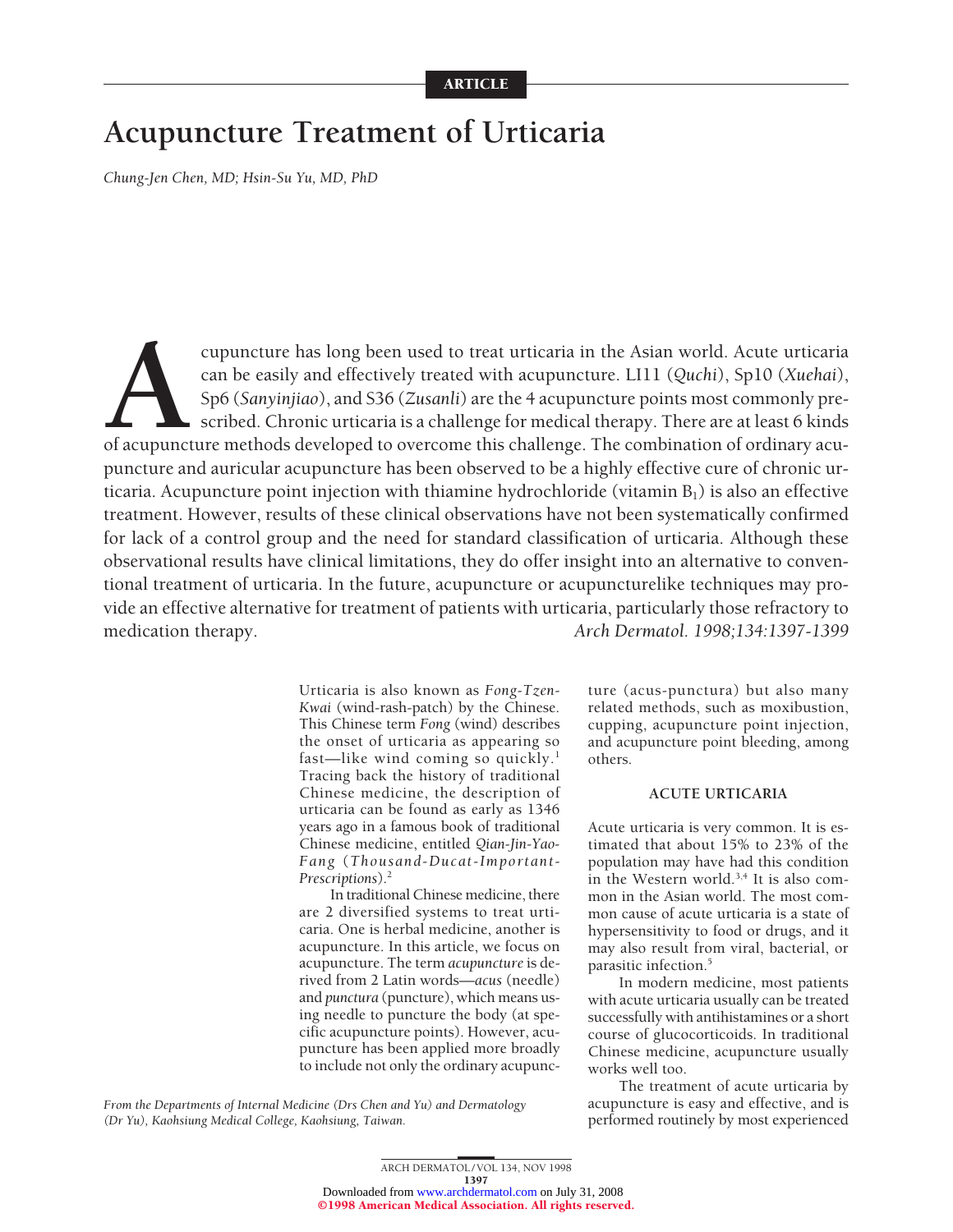

**Figure 1.** Illustration of 4 important acupuncture points for acute urticaria. The nomenclature of the acupuncture points is according to the recommendation of the World Health Organization.<sup>8</sup>

acupuncturists. More than 90% of patients with acute urticaria experience complete relief with acupuncture therapy.6 In acupuncture practice, the key to effective treatment for acute urticaria is to puncture the proper acupuncture points. There are 4 acupuncture points most commonly prescribed for acute urticaria: LI11 (*Quchi*), Sp10 (*Xuehai*), Sp6 (*Sanyinjiao*), and S36 (*Zusanli)7 (***Figure 1**).

# **CHRONIC URTICARIA**

Chronic urticaria is defined as the occurrence of widespread wheals daily or almost daily for at least 6 weeks.<sup>9</sup> The causes of chronic urticaria are unknown in most cases. However, a recent study has shown that about one third of patients with chronic urticaria have circulating functional histamine-releasing autoantibodies that bind to the high-affinity IgE receptor (Fc $\epsilon$ RI) or, less commonly, to IgE.<sup>10</sup>

Chronic urticaria can be extremely troublesome for patients. Moreover, the treatment of chronic urticaria presents a challenge for physicians. In acupuncture therapy, several strategies have been developed to treat different cases of the condition, as listed and described below.

- Ordinary acupuncture
- Combination of ordinary acupuncture and acupuncture point bleeding
- Combination of ordinary acupuncture and auricular acupuncture
- Acupuncture point injection with thiamine
- Acupuncture point injection with autologous blood
- Cupping of acupuncture point

Initially, ordinary acupuncture has been tried for the treatment of chronic urticaria. In addition to the common 4 acupuncture points described in Figure 1, other acupuncture points, such as LI4 (*Hegu*), B40 (*Weizhong*),



**Figure 2.** Illustration of 4 common points of auricular acupuncture prescribed for chronic urticaria. 1 indicates the lung point; 2, the endocrine point; 3, the subcortex point; and 4, the shenmen point.

G20 (*Fengchi*), and G31 (*Fengshi*), have been added to augment the acupuncture effect. However, only 30% to 50% of patients experience complete cure of chronic urticaria using ordinary acupuncture.<sup>11</sup>

Acupuncture point bleeding is 1 of the 9 classic acupuncture methods. It is believed to be able to benefit some refractory disease. Kao<sup>12</sup> reported that a combination of ordinary acupuncture and acupuncture point bleeding cured 83% of patients with chronic urticaria. In this report,12 2 acupuncture points, P3 (*Quze*) and B40 (*Weizhong*), were used for bleeding. This method definitely has improved the efficacy of acupuncture for chronic urticaria. However, not all patients, and even some acupuncturists, can tolerate the bleeding.

Subsequently, by using auricular acupuncture, which stimulates the acupuncture point of the ear, in combination with ordinary acupuncture, which stimulates several points of the body, a new combination therapy was developed. It has been reported that the combination of ordinary acupuncture with auricular acupuncture is able to cure 96% of patients with chronic urticaria.<sup>13</sup> In acupuncture practice, there are 4 points commonly prescribed from chronic urticaria, namely, lung, endocrine, subcortex, and shenmen (**Figure 2**).

Acupuncture point injection with fluid, also called "water acupuncture," is another method used in the treatment of chronic urticaria. In 1986, Tong and Song<sup>14</sup> reported results of a new acupuncture strategy by injecting thiamine hydrochloride (vitamin  $B_1$ ) into regular acupuncture points to treat 40 cases of chronic urticaria, with disease duration of 2 to 30 years. Thirty-one patients (77.5%) were cured of chronic urticaria. During 2 years of follow-up, 4 patients (12.9%) had relapse of urticaria, and 27 patients (87.1%) were in remission.14 This method is regarded as practical, convenient, and effective.